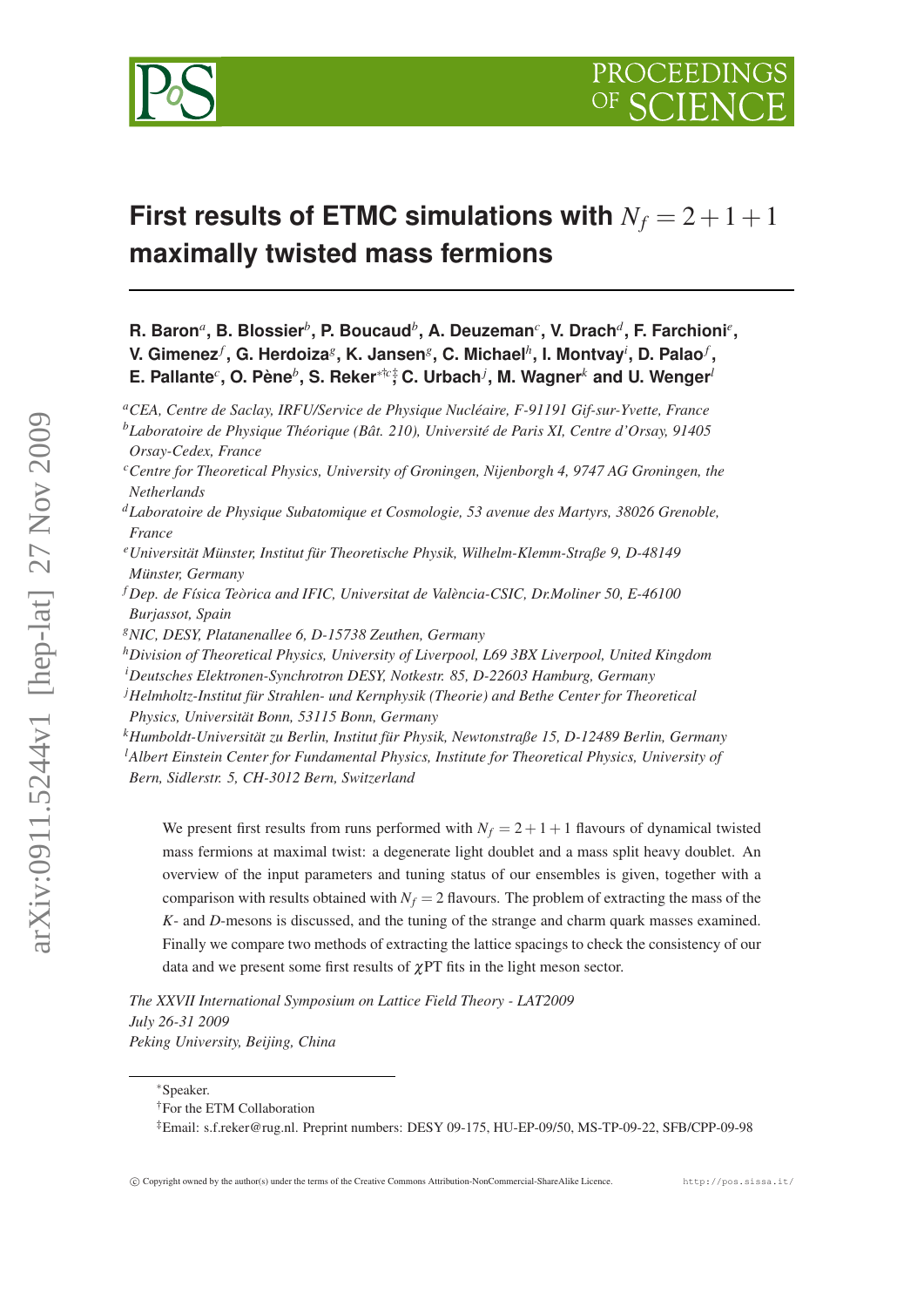## <span id="page-1-0"></span>1. Introduction

The twisted mass formulation of Lattice QCD [[1](#page-6-0), [2](#page-6-0)] is being studied extensively with  $N_f = 2$ dynamical flavours by the European Twisted Mass (ETM) collaboration  $[3-7]$  $[3-7]$  $[3-7]$  $[3-7]$ . In this formulation of QCD, the Wilson term is chirally rotated within an isospin doublet. To include a dynamical strange quark in a unitary setup, we add, in addition to the strange quark a charm quark in a heavier and mass-split doublet as discussed in  $[8 - 10]$  $[8 - 10]$  $[8 - 10]$  $[8 - 10]$ . We will briefly describe our action in section 2, recapitulate our procedure for tuning to maximal twist and focus on the tuning of the heavy doublet. We give an overview of the runs we have carried out and section [3](#page-3-0) gives first results for some light-quark sector observables.

#### 2. Lattice setup

In the gauge sector we use the Iwasaki gauge action [[11\]](#page-6-0). With this gauge action we observe a smooth dependence of (possible) phase sensitive quantities on the hopping parameter  $\kappa$  around its critical value  $\kappa_{\rm crit}$ . The fermionic action for the light doublet is given by:

$$
S_l = a^4 \sum_x \left\{ \bar{\chi}_l(x) \left[ D_W[U] + m_{0,l} + i\mu_l \gamma_5 \tau_3 \right] \chi_l(x) \right\},\tag{2.1}
$$

using the same notation as used in [[10\]](#page-6-0). In the heavy sector, the action becomes:

$$
S_h = a^4 \sum_x \left\{ \bar{\chi}_h(x) \left[ D_W[U] + m_{0,h} + i \mu_\sigma \gamma_5 \tau_1 + \mu_\delta \tau_3 \right] \chi_h(x) \right\}.
$$
 (2.2)

At maximal twist, physical observables are automatically  $\mathcal{O}(a)$  improved without the need to determine any action or operator specific improvement coefficients. The gauge configurations are generated with a Polynomial Hybrid Monte Carlo (PHMC) updating algorithm [[12](#page-6-0) – [14\]](#page-6-0).

## 2.1 Tuning action parameters

Tuning to maximal twist requires to set  $m_{0,l}$  and  $m_{0,h}$  equal to some proper estimate of the critical mass  $m_{\text{crit}} = m_{\text{crit}}(\beta)$  [[8](#page-6-0)]. Here we set  $m_{0,l} = m_{0,h} \equiv 1/(2\kappa) - 4$ . As has been shown in [[9](#page-6-0)], this is consistent with  $\mathcal{O}(a)$  improvement defined by the maximal twist condition  $am_{\text{PCAC},l} = 0$ (see also ref. [\[10](#page-6-0)]). The numerical precision at which the condition  $m_{\text{PCAC},l} = 0$  is fulfilled in order to avoid residual large  $\mathcal{O}(a^2)$  effects when the pion mass is decreased is, for the present range of lattice spacings,  $|\varepsilon/\mu_l| \lesssim 0.1$ , where  $\varepsilon$  is the deviation of  $m_{\text{PCAC},l}$  from zero [\[4,](#page-6-0) [15](#page-6-0)]. As explained in [[10\]](#page-6-0), tuning to  $\kappa_{\text{crit}}$  was performed independently for each  $\mu_l$  value. From table [1](#page-2-0) we observe that the estimate of  $\kappa_{crit}$  depends weakly on  $\mu_l$ . The heavy doublet mass parameters  $\mu_{\sigma}$  and  $\mu_{\delta}$ should be adjusted in order to reproduce the values of the renormalized *s* and *c* quark masses. The latter are related to  $\mu_{\sigma}$  and  $\mu_{\delta}$  via [\[8\]](#page-6-0):

$$
(m_{s,c})_{\mathcal{R}} = \frac{1}{Z_P} (\mu_{\sigma} \mp \frac{Z_P}{Z_S} \mu_{\delta}),
$$
\n(2.3)

where the  $-$  sign corresponds to the strange and the  $+$  sign to the charm. In practice we fix the values  $\mu_{\sigma}$  and  $\mu_{\delta}$  by requiring the resulting *K*- and *D*-meson masses to match experimental results.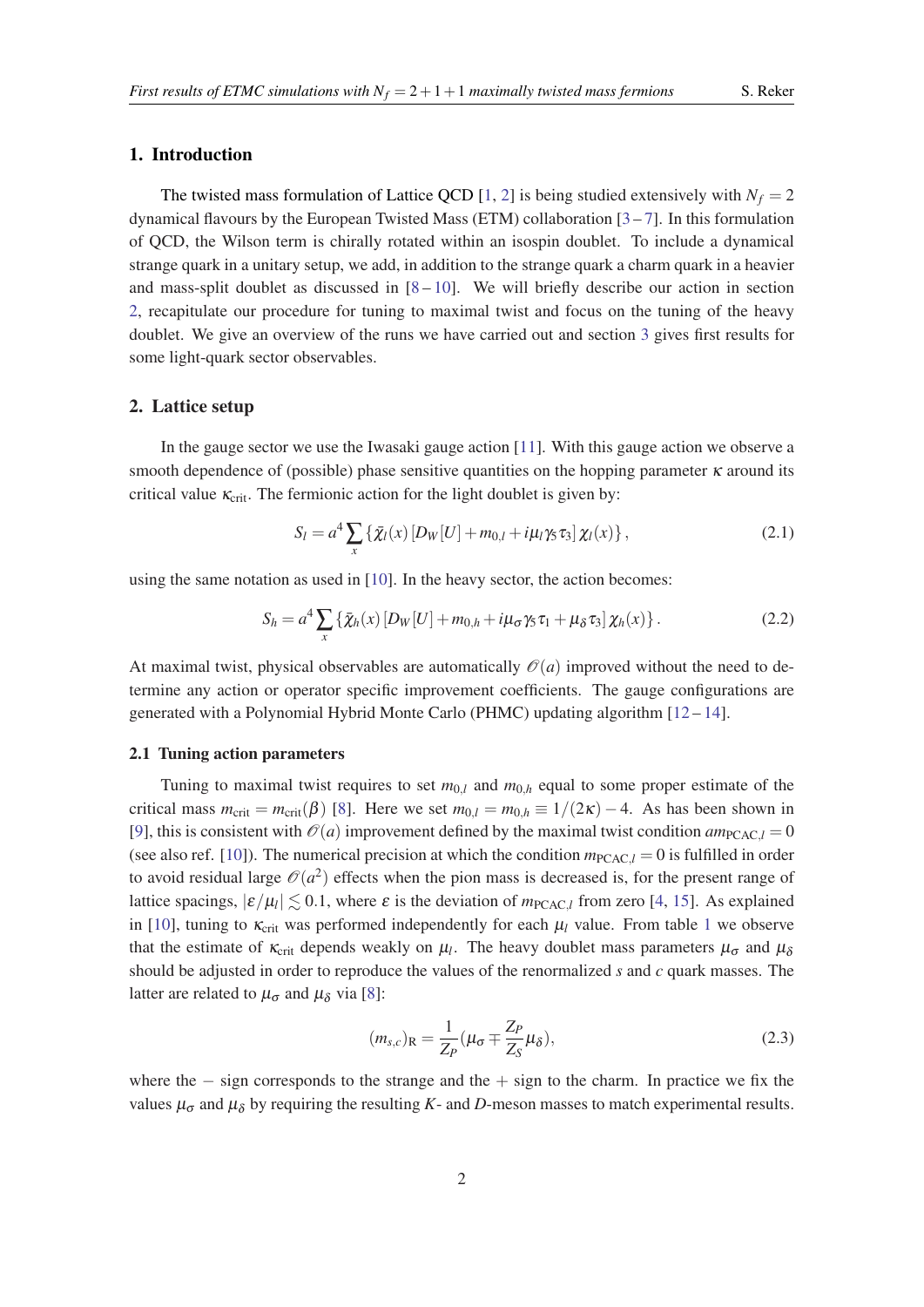<span id="page-2-0"></span>

| Label          | $\beta$ | ĸ         | $a\mu_l$ | $a\mu_{\sigma}$ | $a\mu_{\delta}$ | L/a | T/a | $m_{\pi}L$ | $ \varepsilon/\mu_l $ |
|----------------|---------|-----------|----------|-----------------|-----------------|-----|-----|------------|-----------------------|
| $C_1$          | 1.90    | 0.1632700 | 0.0040   | 0.150           | 0.190           | 20  | 48  | 3.0        | 0.14(14)              |
| $C_2$          | 1.90    | 0.1632700 | 0.0040   | 0.150           | 0.190           | 24  | 48  | 3.5        | 0.07(14)              |
| A <sub>1</sub> | 1.90    | 0.1632650 | 0.0060   | 0.150           | 0.190           | 24  | 48  | 4.1        | 0.03(3)               |
| A <sub>2</sub> | 1.90    | 0.1632600 | 0.0080   | 0.150           | 0.190           | 24  | 48  | 4.8        | 0.02(2)               |
| $A_3D_1$       | 1.90    | 0.1632550 | 0.0100   | 0.150           | 0.190           | 24  | 48  | 5.3        | 0.02(2)               |
| $A_4$          | 1.90    | 0.1632720 | 0.0030   | 0.150           | 0.190           | 32  | 64  | 4.0        | 0.08(7)               |
| $A_5C_3$       | 1.90    | 0.1632700 | 0.0040   | 0.150           | 0.190           | 32  | 64  | 4.5        | 0.04(5)               |
| A <sub>6</sub> | 1.90    | 0.1632670 | 0.0050   | 0.150           | 0.190           | 32  | 64  | 5.0        | 0.05(2)               |
| $D_2$          | 1.90    | 0.1632550 | 0.0100   | 0.150           | 0.197           | 24  | 48  | 5.3        | 0.35(1)               |
| $B_1$          | 1.95    | 0.1612400 | 0.0025   | 0.135           | 0.170           | 32  | 64  | 3.4        | 0.06(6)               |
| B <sub>2</sub> | 1.95    | 0.1612400 | 0.0035   | 0.135           | 0.170           | 32  | 64  | 4.0        | 0.02(2)               |
| $B_3$          | 1.95    | 0.1612360 | 0.0055   | 0.135           | 0.170           | 32  | 64  | 5.0        | 0.08(1)               |
| $B_4$          | 1.95    | 0.1612320 | 0.0075   | 0.135           | 0.170           | 32  | 64  | 5.8        | 0.05(1)               |
| $B_5$          | 1.95    | 0.1612312 | 0.0085   | 0.135           | 0.170           | 24  | 48  | 4.6        | 0.01(2)               |

**Table 1:** Input parameters,  $m_\pi L$  and  $|\varepsilon/\mu_l|$  for all ensembles used in this paper. Every ensemble has  $\sim$  5000 thermalized trajectories of length  $\tau = 1$ . We have two main ensemble sets: *A* and *B*, at  $\beta = 1.90$  and  $\beta = 1.95$  respectively. Ensembles labeled *C* are used to check finite size effects. Ensembles labeled *D* are used to check/tune the strange and charm quark masses.

#### 2.2 Determination of heavy-light meson masses

Since the twisted mass lattice Dirac operator of the non-degenerate heavy quark doublet (cf. ([2.2\)](#page-1-0)) contains a parity odd and flavour non-diagonal Wilson term, parity as well as flavour are not anymore quantum numbers of the theory. In contrast to parity and flavour conserving lattice formulations, it is not possible to compute correlation functions restricted to a single parity and flavour sector in this setup. While the *K*-meson will remain the lightest state and therefore relatively easy to extract, for a theoretically clean determination of the *D*-meson mass one has to consider the four sectors labeled by parity  $\mathcal{P} = \pm$  and flavour =  $s/c$  at the same time. And since besides the *K*-meson there are a number of  $K + n \times \pi$  states and possibly also "positive parity *K* states" below the *D*-meson, this renders the *D* a highly excited state. At currently available statistics it seems extremely difficult to extract such a high lying state.

As such, we resort to a different strategy in order to extract this mass. We attempt to determine the mass of the *D*-meson without computing the full low-lying spectrum, e.g. we do not determine all low lying states below the *D*. To this end we apply smearing techniques (cf. [[16\]](#page-7-0), where the same setup was used) to construct highly optimized trial states with large overlap to the *K*- and *D*meson, and make certain assumptions about these trial states, which will be motivated and detailed in an upcoming publication. To extract the *D*-meson mass, we applied three different methods: (1) solving a generalized eigenvalue problem, (2) performing a multi-exponential fit and (3) rotating the twisted basis correlators back to the physical basis (in order to do this we need to compute the light and heavy twist angle and a ratio of the appropriate renormalization constants). The values of the *D*-meson mass extracted from these three different methods are consistent with each other.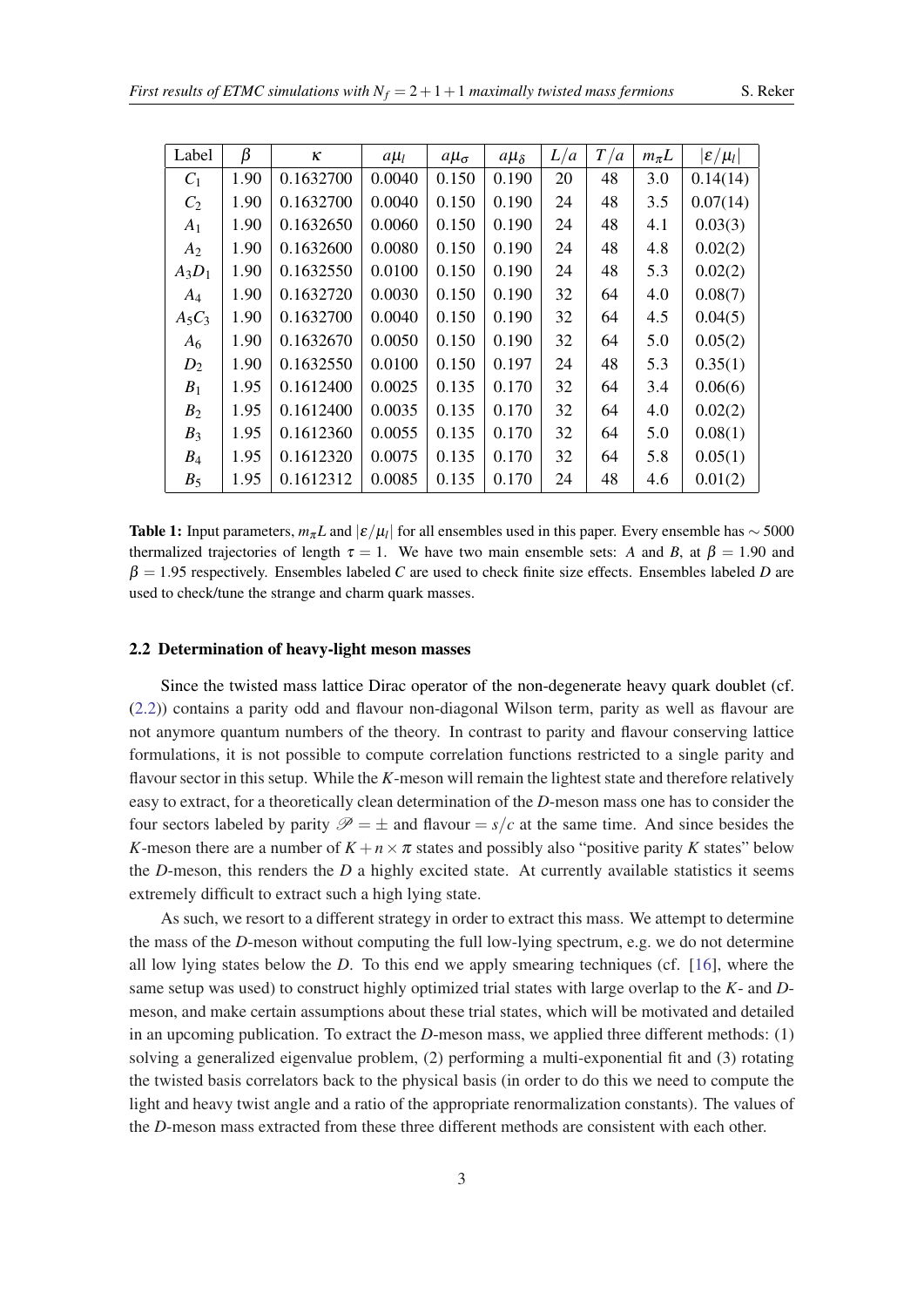#### <span id="page-3-0"></span>2.3 Status

The left panel of figure 1 shows the tuning of the strange quark mass by showing the difference, scaled with the chirally extrapolated value of  $r_0/a$  between twice the *K*-meson mass squared and the pion mass squared. Set *A* at  $\beta = 1.90 \ a\mu_{\delta} = 0.190$  (green points) appears to overshoot the physical point (the black cross on the left), while set *B* (red points) extrapolates better. To improve the tuning of the strange quark mass for set *A*, we are currently applying a reweighting procedure as described in [[10\]](#page-6-0) in the parameters  $a\mu_{\delta}$  and  $\kappa$ . The blue point with a different heavy sector splitting  $a\mu_{\delta} = 0.197$  is a run to check this procedure. Though this run is not tuned to maximal twist yet, the *K*-meson mass appears to be much closer to its physical value. The right panel of figure 1 shows the mass of the *D*-meson (obtained in this case by method (3)) as a function of the pion mass squared for various simulation points as well as the experimental value from the Particle Data Group [[17](#page-7-0)]. The plot demonstrates that we have tuned the charm (sea) quark mass in our simulations to a physically realistic value. As a final check, we also use an estimate of  $Z_P/Z_S$  to verify that  $m_c \sim 10 m_s$ .



Figure 1:  $r_0^2(2m_K^2 - m_\pi^2)$  and  $r_0m_D$  as functions of  $(r_0m_\pi)^2$ , showing the status of the tuning of the strange and charm quark mass respectively. The experimental value from PDG is added as the black cross ( $r_0 =$ 0.45(3) fm was used). Red points label the  $\beta = 1.95$  runs, green points label the  $\beta = 1.90$  runs, where the single blue point corresponds to  $\beta = 1.90$  with a different heavy sector splitting  $a\mu_{\delta}$ . Circles denote runs with  $L/a = 24$ , triangles indicate a volume with  $L/a = 32$ .

#### 3. Results

As a first check of our data, we have compared it to the extensively analysed data set that exists for our  $N_f = 2$  data. To compare the two sets, we plot dimensionless physical ratios in figure [2.](#page-4-0) The figure shows no evidence of disagreement between all our results, suggesting small discretisation effects and small effects of dynamical *s*- and *c*-quarks for these observables.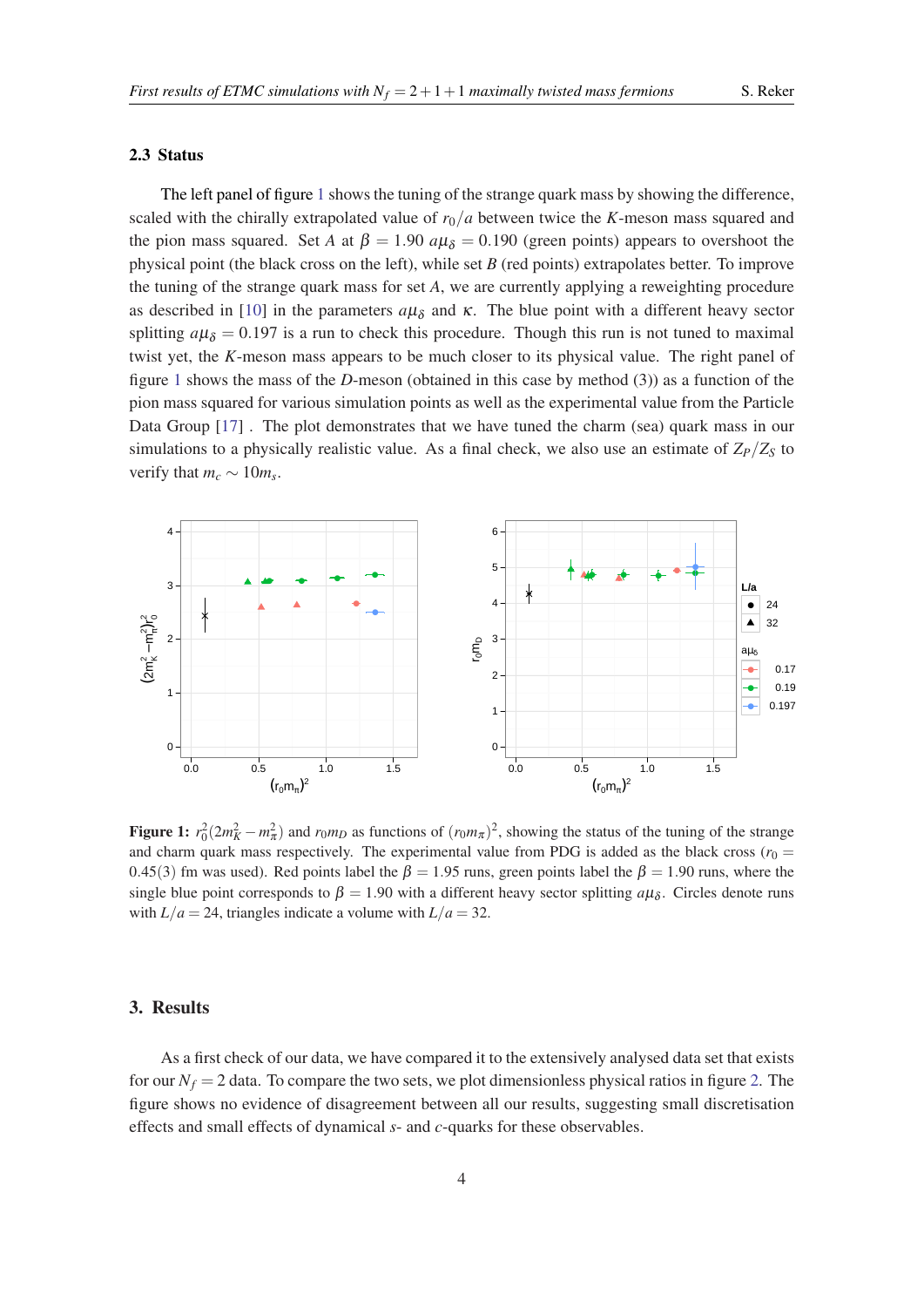<span id="page-4-0"></span>

Figure 2:  $(m_\pi/f_\pi)^2$  vs  $(m_\pi/m_N)^2$  (left) and  $r_0f_\pi$  vs  $(r_0m_\pi)^2$  (right) for both  $N_f = 2 + 1 + 1$  data (with  $\beta = 1.90, 1.95$  and  $N_f = 2$  data (with  $\beta = 3.9, 4.05, 4.2$  and using a different gauge action). In the left plot,  $m_N$  is the nucleon mass, and the physical point is included as the black cross. In both plots finite size corrections are not applied, and in the right plot the chirally extrapolated values for  $r_0/a$  were used.

### 3.1 Light meson chiral perturbation theory fits

In order to extract the lattice spacing and light quark mass from our data-sets, we perform a next to leading order  $SU(2)$  chiral perturbation theory fit of the  $m<sub>\pi</sub>$  and  $f<sub>\pi</sub>$  data. We use continuum formulae and correct for finite size effects either without any new low energy constants à la Gasser and Leutwyler [[18\]](#page-7-0), or with  $\bar{l}_1$  and  $\bar{l}_2$  added in, as described in [\[19](#page-7-0)]. The results are listed in table 2. We have performed these fits for ensemble sets *A* and *B* separately, and also combined them in a single fit. In table 2, we include a systematic error, estimated at  $2 - 5\%$ , coming from the dispersion of the values of the fitted parameters between NLO and NNLO. Note that since the quark mass enters the  $\chi$ PT expression, in order to combine the two sets at different lattice spacings, we need to know the renormalization factor of the quark mass  $Z_{\mu} = 1/Z_{P}$ , a computation which is not yet complete. Assuming that  $Z<sub>P</sub>$  is effectively a function of  $β$  in the range of parameters we are considering, we can fit the ratio of those *ZP*-values and lattice spacings and extract lattice spacings from the combined fit. In every fit we use as inputs the physical  $f_{\pi}$  and  $m_{\pi}$ , and extract  $f_0$ ,  $\bar{l}_3$  and  $l_4$ . A complete analysis (analogous to [[20\]](#page-7-0)) of the systematic effects is in progress.

| set      | pts | $f_0$ (MeV) | $l_3$  | $\iota_4$ | $a_{\beta=1.90}$ (fm) | $a_{\beta=1.95}$ (fm) |
|----------|-----|-------------|--------|-----------|-----------------------|-----------------------|
| $A \& B$ |     | 121(4)      | 3.5(2) | 4.7(2)    | 0.086(6)              | 0.078(6)              |
| А        |     | 121(4)      | 3.4(2) | 4.8(2)    | 0.086(7)              |                       |
| B        |     | 121(4)      | 3.7(2) |           |                       | 0.078(7)              |

**Table 2:** Results from the NLO  $SU(2)$   $\chi$ PT fits for combined, only set *A* and only set *B* respectively. Errors are dominated by a systematic error of 2−5% due to performing an NLO fit. The column "pts" refers to the number of ensembles used in that fit.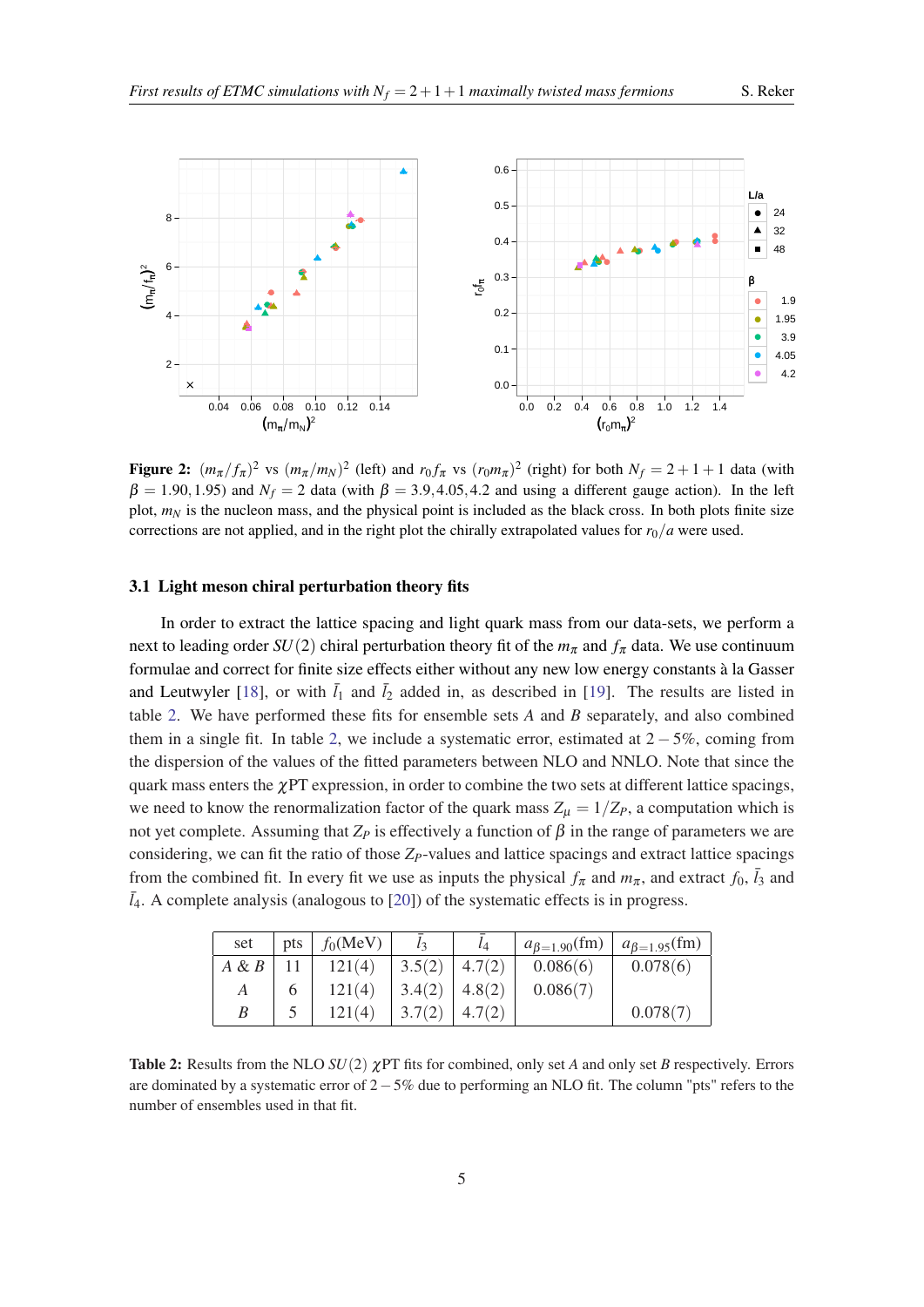#### 3.2 Chiral extrapolation of the nucleon mass

In this section, we present preliminary results for the light quark mass dependence of the nucleon mass. We consider the one-loop result from heavy baryon chiral perturbation theory (HBχPT)

$$
m_N = m_N^0 - 4c_1m_\pi^2 - \frac{3g_A^2}{16\pi f_\pi^2}m_\pi^3
$$
\n(3.1)

and fix the scale and light quark mass to the point where the ratio  $m_N/m_\pi$  attains its physical value. We fix  $f_{\pi}$  and  $g_A$  to their physical values (130.7 MeV and 1.27 respectively) as has also been performed in [[7](#page-6-0)]. Using this procedure, we find a lattice spacing of 0.089(2) fm and 0.077(3) fm for  $\beta = 1.90$  and 1.95 respectively. The  $\chi^2/(d.o.f.)$  of these fits is not very good, and fitting a linear extrapolation appears to be consistent with the data. This is not unique to our data, and has been observed by various collaborations. We therefore perform the linear fit here as well, and absorb the difference between the two extrapolations in the systematic error. A more detailed analysis of the chiral extrapolation of the nucleon mass will be presented in an upcoming study. The lattice spacings that we obtain from the chiral extrapolation of the nucleon mass are 0.089(9) fm and 0.077(4) fm for set *A* at  $\beta = 1.90$  and set *B* at  $\beta = 1.95$  respectively.

#### 3.3  $r_0/a$  extrapolation

Since  $r_0/a$  is very sensitive to  $\kappa$  in the vicinity of  $\kappa_{\rm crit}$ , the fact that we now tune to maximal twist at every value of  $\mu_l$ , might, with respect to what was done for the  $N_f = 2$  case, in part provide an explanation for the observed change of slope in the mass dependence of  $r_0/a$  between  $N_f = 2$  and  $N_f = 2 + 1 + 1$ . Note however that these differences tend to diminish when increasing the value in  $\beta$  in the  $N_f = 2 + 1 + 1$  case. We extrapolate  $r_0/a$  using a simple quadratic fit  $r_0/a = c_1 + c_2 a^2 \mu_l^2$ , where  $c_1$  is the value of  $r_0/a$  in the chiral limit. We perform both a polynomial fit  $r_0/a = c_1 + c_2a\mu_l + c_3a^2\mu_l^2$  and a linear fit  $r_0/a = c_1 + c_2a\mu_l$  to help estimate systematic errors. We find that based on the  $\chi^2$ /d.o.f. the quadratic fit is for both values of  $\beta$  the best fit. The polynomial fit gives nearly identical results for  $c_1$ , while  $c_1$  from the linear fit is 1 to 3 $\sigma$  higher. Using the lattice spacings from the combined light meson chiral perturbation theory fit, we extract two predictions for  $r_0$ , which seem to agree well at  $r_0 = 0.45(3)$  fm.

| β    | $c_1$ (quadratic fit) | $a$ (fm) | $r_0$ (fm) |
|------|-----------------------|----------|------------|
| 1.90 | 5.24(2)               | 0.086(6) | 0.45(3)    |
| 1.95 | 5.71(4)               | 0.078(6) | 0.45(3)    |

**Table 3:**  $r_0$  determination for both ensembles separately.  $c_1$ (qua) is the value of a quadratic  $r_0/a$  extrapolation in the chiral limit with the statistical error in brackets. The lattice spacings *a* are taken from the combined light meson chiral perturbation theory fit. The obtained values for  $r<sub>0</sub>$  from the two ensembles seem to agree well with each other.

## 4. Conclusions

We have presented first results from runs performed with  $N_f = 2 + 1 + 1$  flavours of dynamical twisted mass fermions. No evidence of disagreement between these results and those with  $N_f = 2$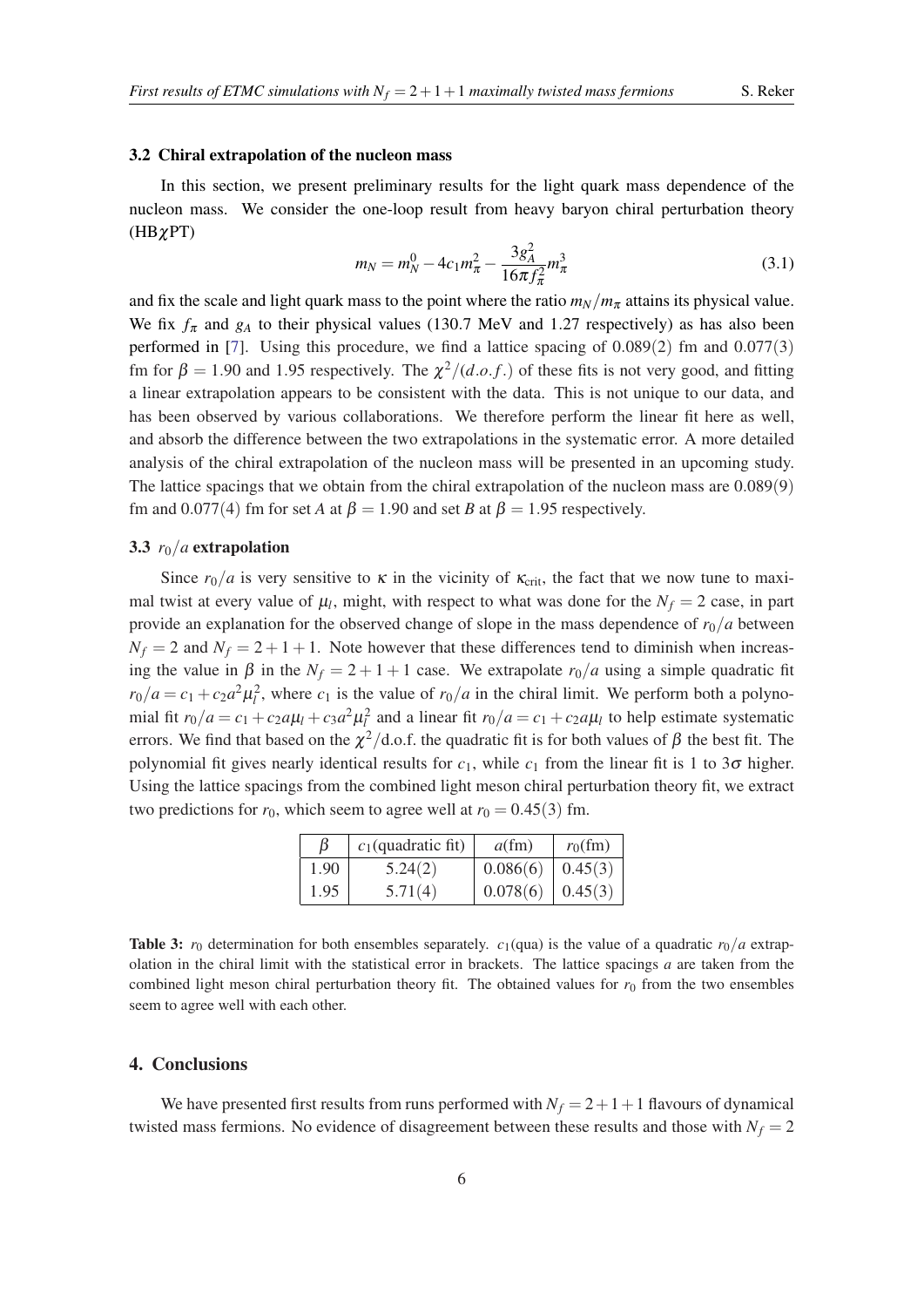<span id="page-6-0"></span>twisted mass fermions is shown through dimensionless ratio plots (of  $m_{\pi}$ ,  $f_{\pi}$ ,  $m_N$  and  $r_0/a$ ), suggesting small discretisation effects and small effects of dynamical *s*- and *c*-quarks for these observables. We have extracted the lattice spacings of our two ensemble sets using two different methods, which agree within errors with each other. We have measured  $r<sub>0</sub>$  on both ensembles and found consistent results. We are in the process of performing a more detailed combined analysis in order to improve our understanding of the systematic errors.

### Acknowledgments

We thank all other members of the ETM Collaboration for valuable discussions. The HPC resources for this project have been made available by the computer centres of Barcelona, Groningen, Jülich, Lyon, Munich, Paris and Rome (apeNEXT), which we thank for enabling us to perform this work. This work has also been supported in part by the DFG Sonderforschungsbereich/Transregio SFB/TR9-03, and by GENCI (IDRIS - CINES), Grant 2009-052271.

# References

- [1] ALPHA Collaboration, R. Frezzotti, P. A. Grassi, S. Sint and P. Weisz, JHEP 0108 (2001) 058 [arXiv:hep-lat/0101001]
- [2] R. Frezzotti and G. C. Rossi, JHEP 0410 (2004) 070 [arXiv: hep-lat/0407002]
- [3] ETM Collaboration, Ph. Boucaud *et al.*, Phys. Lett. B 650 (2007) 304 [arXiv:hep-lat/0701012]
- [4] ETM Collaboration, Ph. Boucaud *et al.*, Comput. Phys. Commun. 179 (2008) 695 [arXiv:0803.0224 [hep-lat]]
- [5] **ETM** Collaboration, C. Urbach, PoS LAT2007 (2007) 022 [arXiv:0710.1517 [hep-lat]]
- [6] ETM Collaboration, B. Blossier *et al.*, JHEP 0907 (2009) 043 [arXiv:0904.0954 [hep-lat]]
- [7] **ETM** Collaboration, C. Alexandrou *et al.*, Phys. Rev. D **78** (2008) 014509 [arXiv:0803.3190] [hep-lat]]
- [8] R. Frezzotti and G. C. Rossi, Nucl. Phys. Proc. Suppl. 128 (2004) 193 [arXiv:hep-lat/0311008]
- [9] T. Chiarappa et al., Eur. Phys. J. C 50 (2007) 373 [arXiv: hep-lat/0606011]
- [10] ETM Collaboration, R. Baron *et al.*, PoS LAT2008 (2008) 094 [arXiv:0810.3807 [hep-lat]]
- [11] Y. Iwasaki, Nucl. Phys. B 258 (1985) 141
- [12] R. Frezzotti and K. Jansen, Phys. Lett. B 402 (1997) 328 [arXiv:hep-lat/9702016]
- [13] T. Chiarappa, R. Frezzotti and C. Urbach, PoS LAT2005 (2006) 103 [arXiv: hep-lat/0509154]
- [14] C. Urbach, K. Jansen, A. Shindler and U. Wenger, Comput. Phys. Commun. 174 (2006) 87 [arXiv:hep-lat/0506011]
- [15] ETM Collaboration, P. Dimopoulos, R. Frezzotti, G. Herdoiza, C. Urbach and U. Wenger, PoS LAT2007 (2007) 102 [arXiv:0710.2498 [hep-lat]]